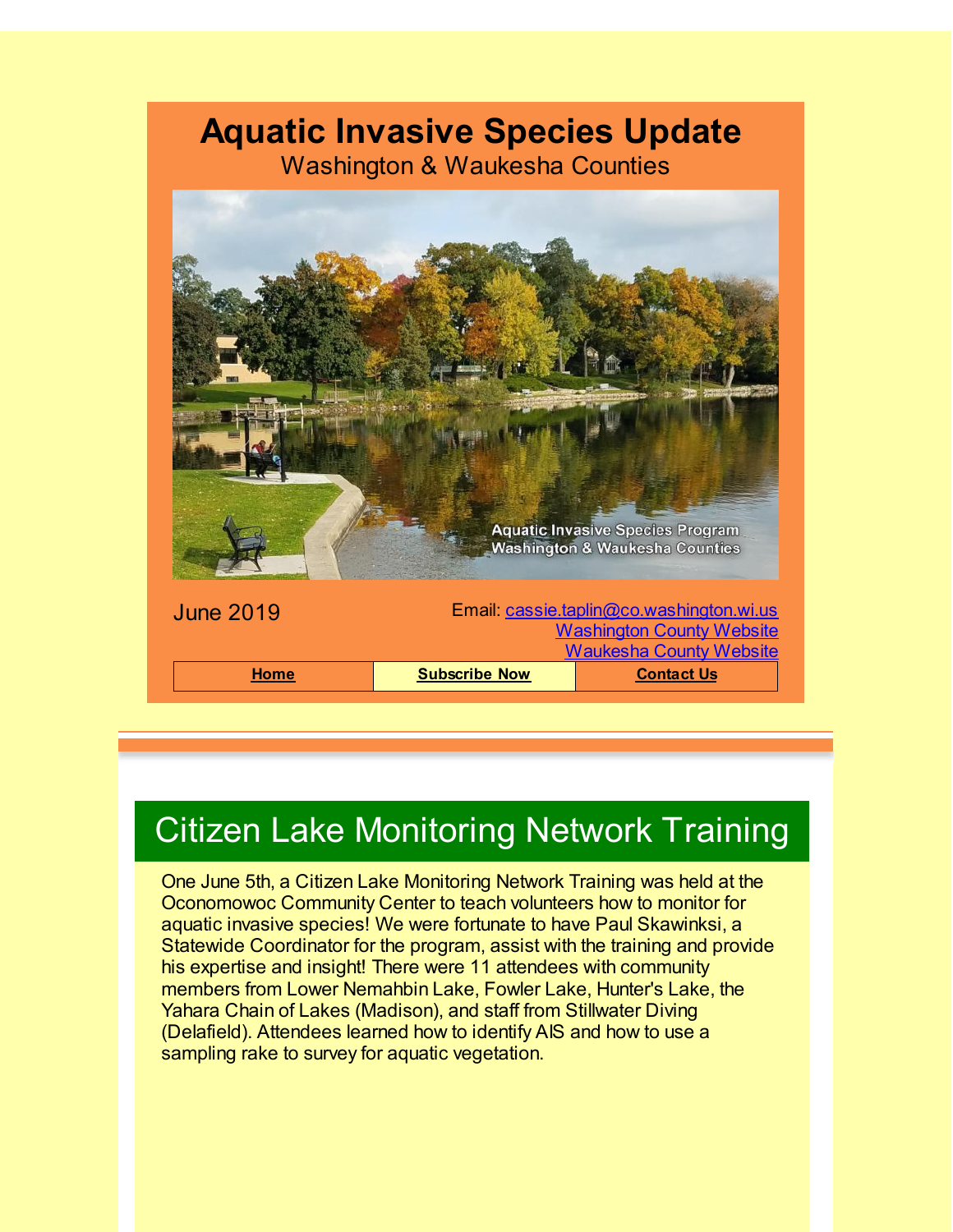

Paul Skawinski demonstrating aquatic plant identification along the shoreline of Lac La Belle.

## A Look Under the Waves

If you take a boat out on Pike Lake (Washington County) or Big Muskego Lake (Waukesha County), you might notice some funky looking buoys. The AIS Coordinator and DNR staff were asked to assist the US Army Corp of Engineers with the deployment of underwater cameras to monitor the growth of the invasive macro-algae starry stonewort! 2 cameras were deployed in Pike Lake, and 5 were deployed in Big Muskego. The cameras are powered by solar panels, taking one photo every hour. Pike Lake serves as a control lake to monitor starry stonewort; it is the only lake were there has been no active management for starry stonewort using either mechanical methods or chemical application. On Big Muskego Lake, this summer will be spent monitoring an area approximately 1 acre in size, and next summer the plan is to return to the same location, apply chemical, and have visual documentation of how the starry stonewort responds to treatment (tests are still be conducted to determine which chemical will be used).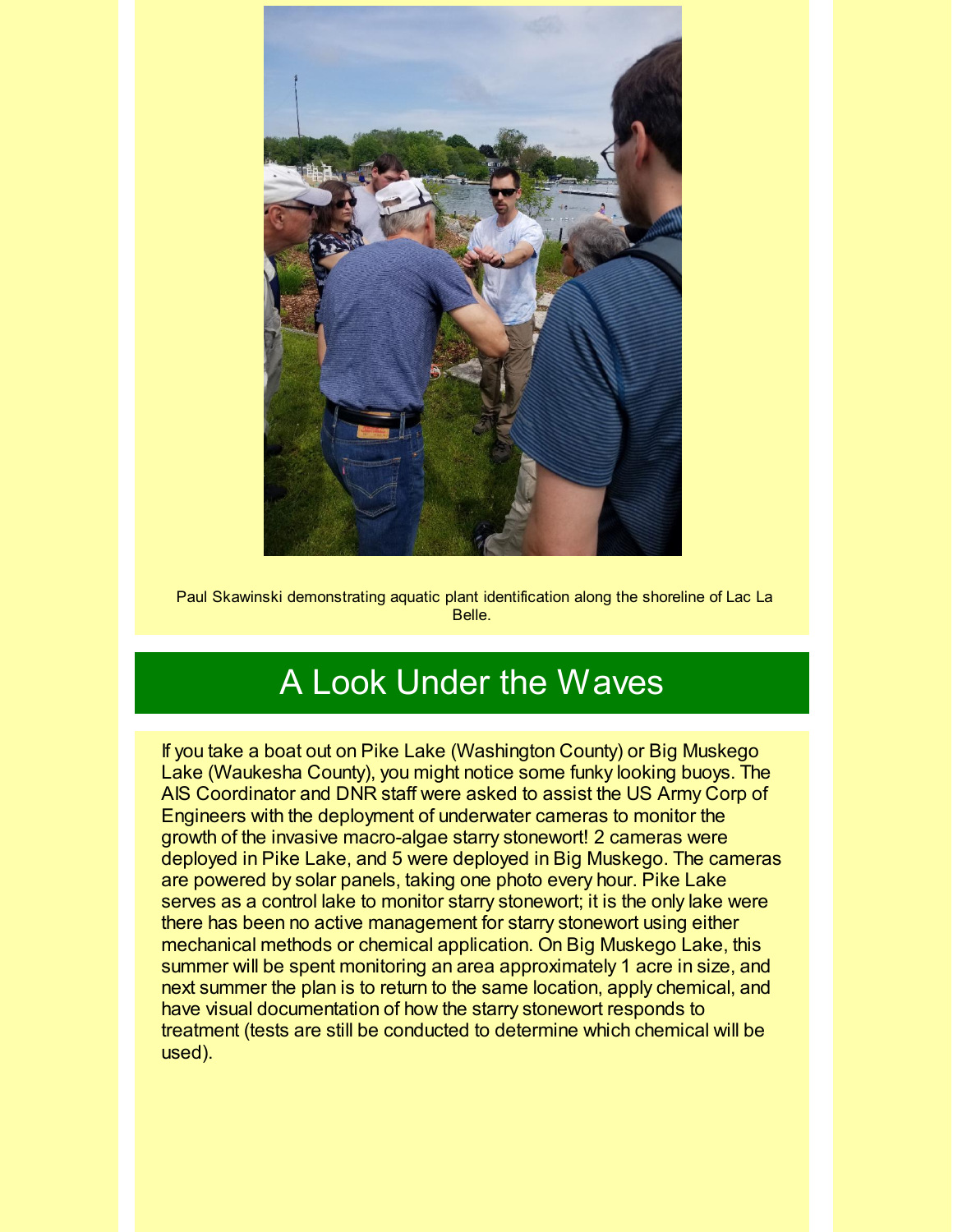

Solar panel that powers underwater cameras.



Submerged underwater camera.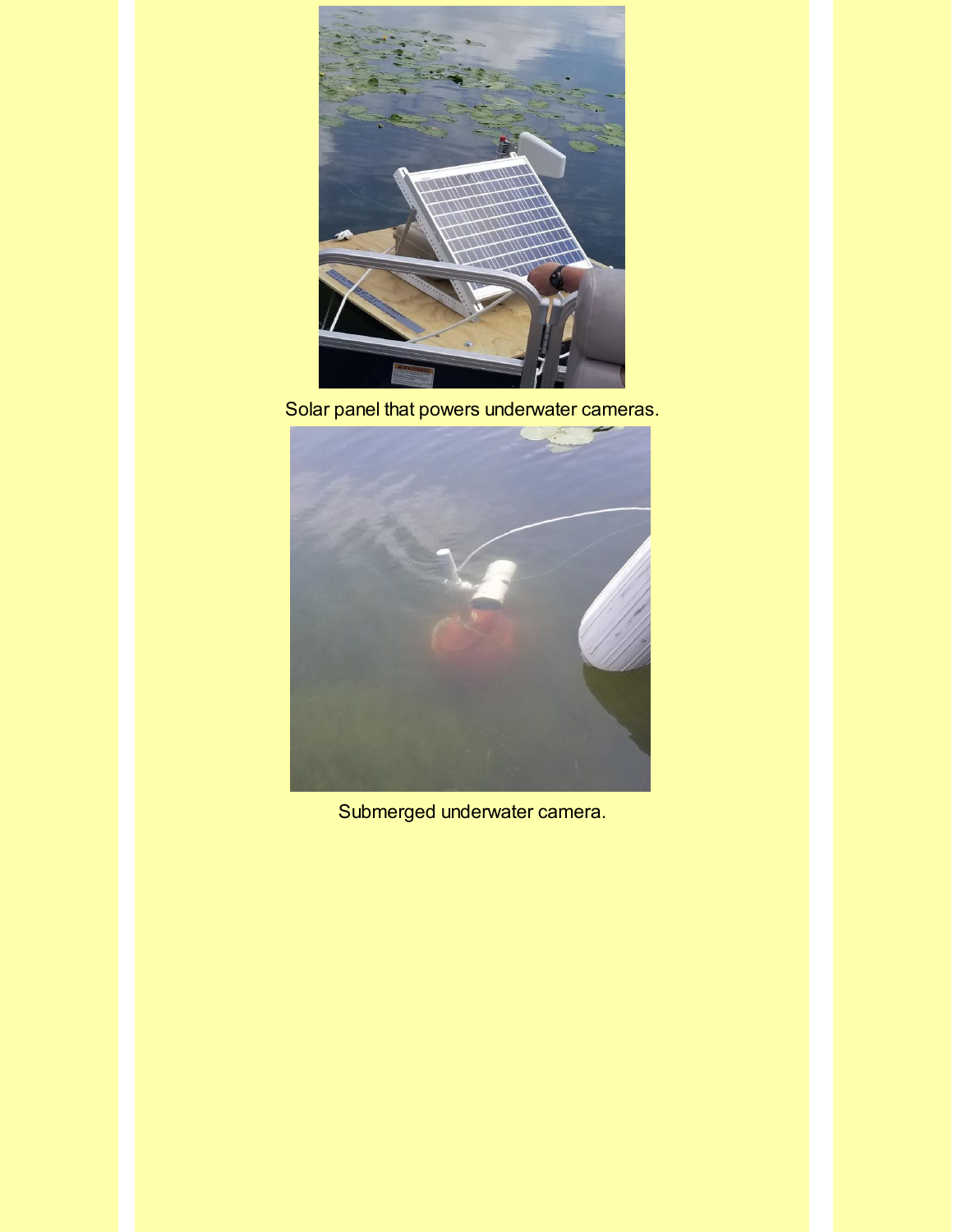

Cameras out of water.

## Purple Loosestrife Beetle Harvest

For those who picked up pots of purple loosestrife from the Washington County Fair Park in May, or for those who have requested beetles, beetle harvest is underway! Beetles will be distributed within the next couple weeks! The beetles will consume the leaves and stems of the purple loosestrife, exhausting the plant's resources and eventually killing it.



Waukesha County AIS Intern Kayla Weiss and Jeanne Scherer (WDNR) hunting for beetles in West Bend, Washington County.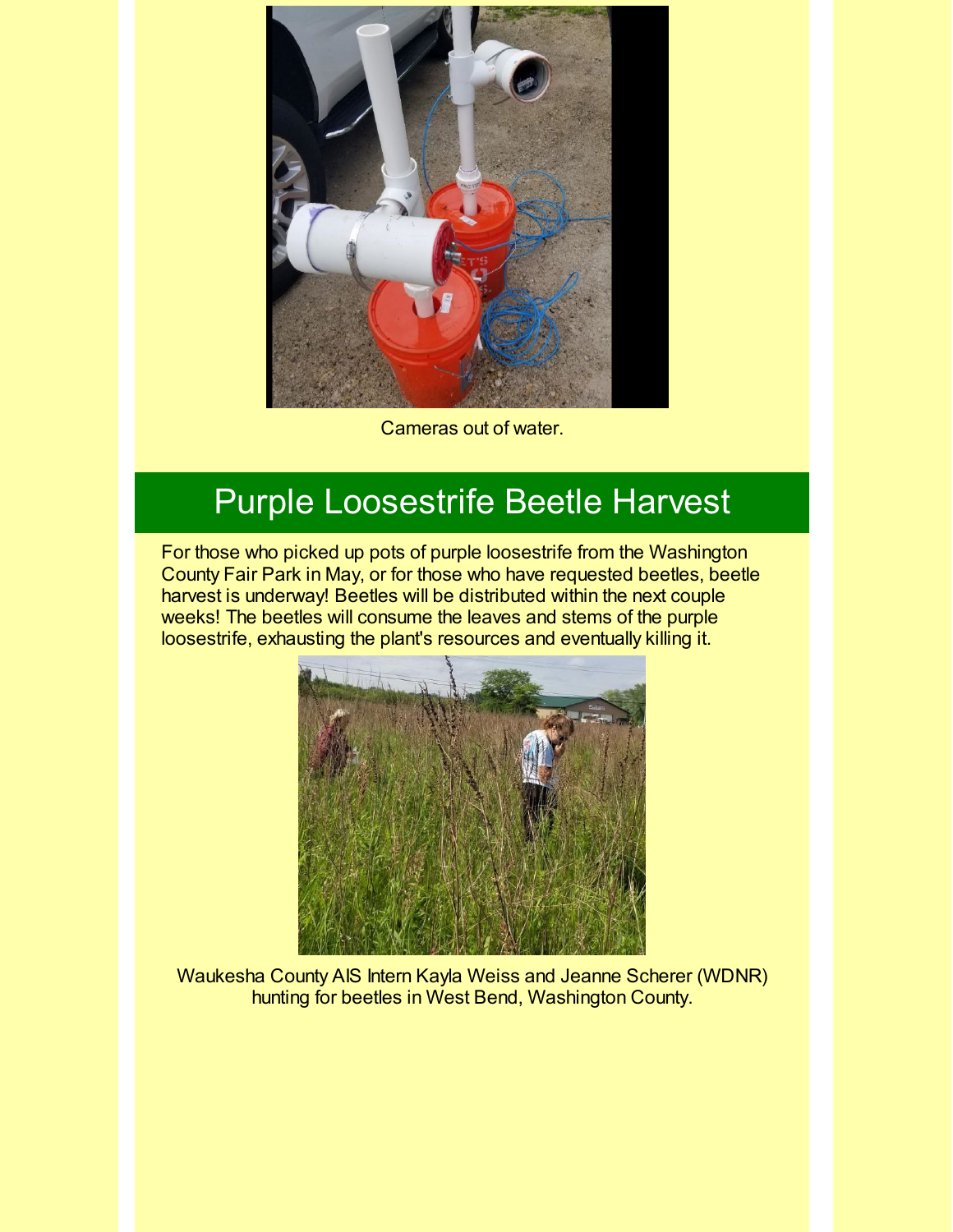

Harvested purple loosestrife beetles in plastic bag.

## Starry Stonewort Management Update

There are multiple management techniques being conducted in Washington County this summer to control starry stonewort. Here is a snapshot of the control efforts planned for this year:

**Silver Lake**: In September, mechanical dredging to remove bulbils (starry stonewort's reproductive structures) buried in sediment in front of the Henschke's Hillside boat launch in West Bend.

**Green Lake**: Copper/hydrothol chemical application within vertical limnobarriers. At high concentrations copper is toxic to algae and plants.

**Little Cedar Lake**: On June 15th, six SCUBA divers hand pulled starry stonewort at the boat launch in Ackerman's Grove County Park while volunteer kayakers shuttled the material to shore for disposal. **More updates to come throughout the summer!**



Washington County AIS intern Damian Hardt assisting with a pre-dredging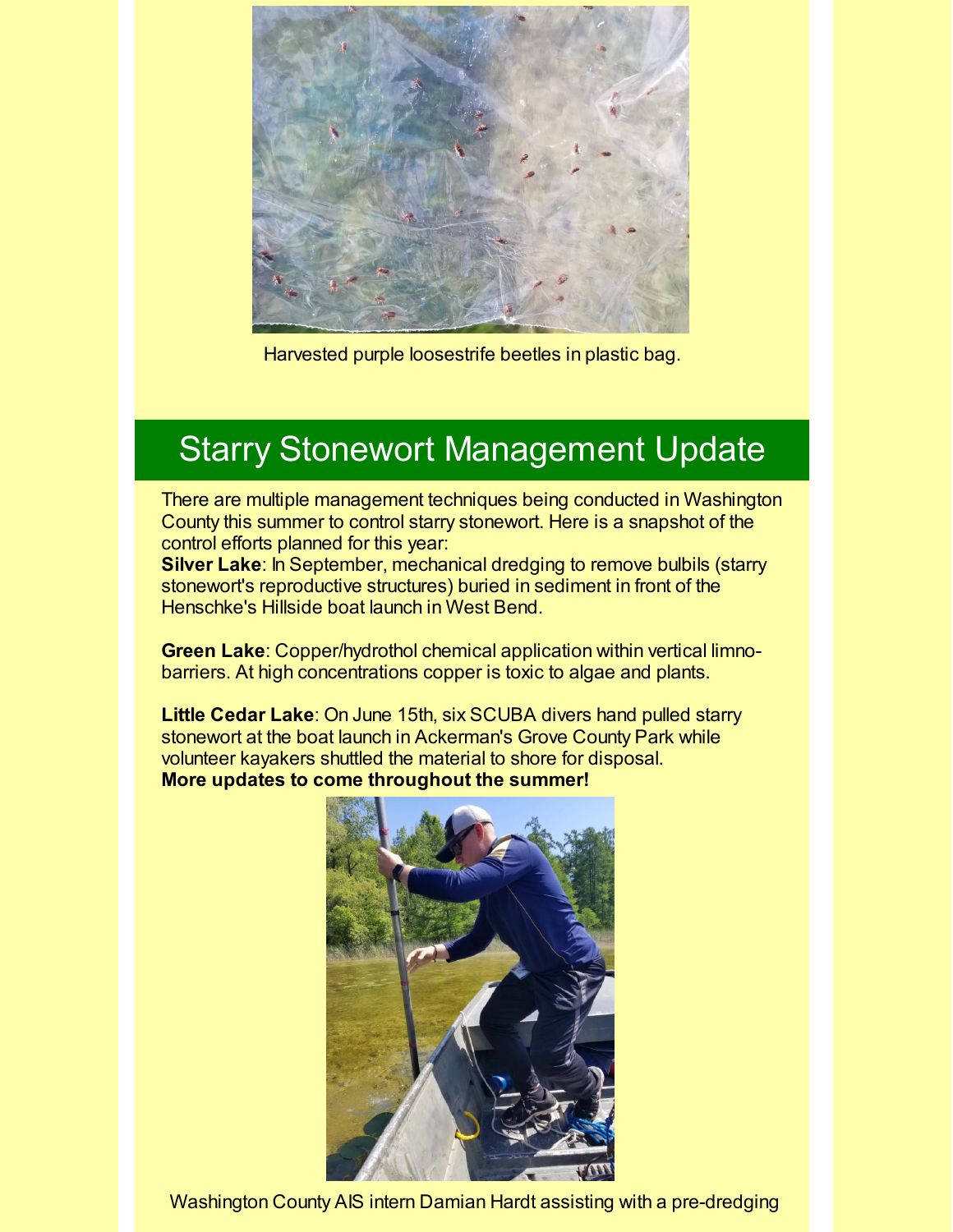vegetation survey on Silver Lake.



AIS Coordinator for Washington and Waukesha Counties, Cassie Taplin, geared up to conduct handpulling of starry stonewort at Ackerman's Grove on Little Cedar Lake.

## Lake of the Month - Hasmer

Hasmer Lake is located in Jackson, Washington County. Hasmer Lake has a surface area of 13 acres and max depth of 34 feet. Fisherman can expect to catch pan fish, northern pike, and large mouth bass. Hasmer Lake has both a public carry-in access and fishing pier at the northwest side of the lake!

Aquatic Invasive Species: **Curly Leaf Pondweed**